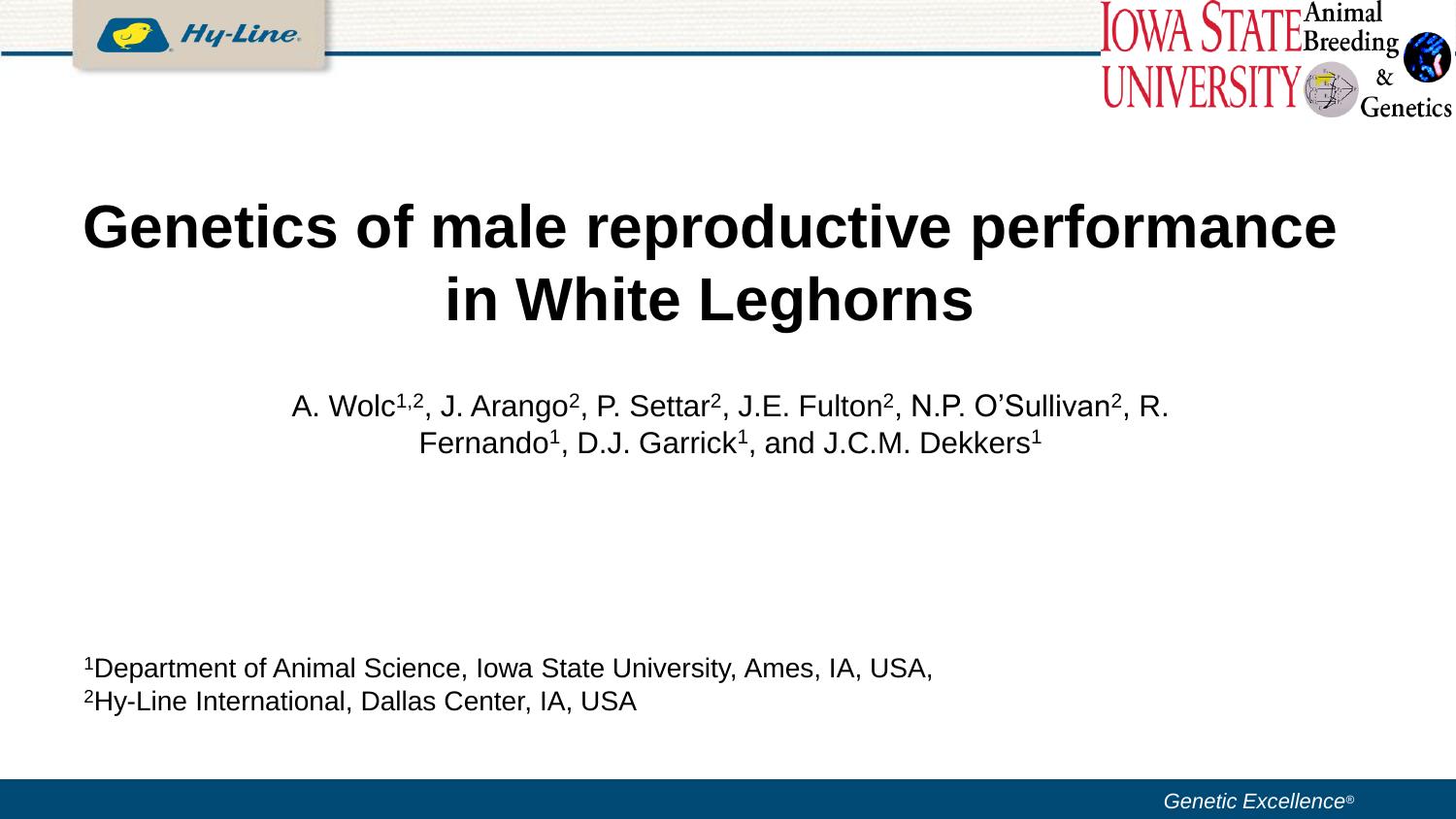

- Characterize reproductive performance of a White Leghorn line
- Estimate genetic parameters of reproductive traits
- Evaluate accuracy of EBVs and GEBVs
- Perform GWAS for reproductive traits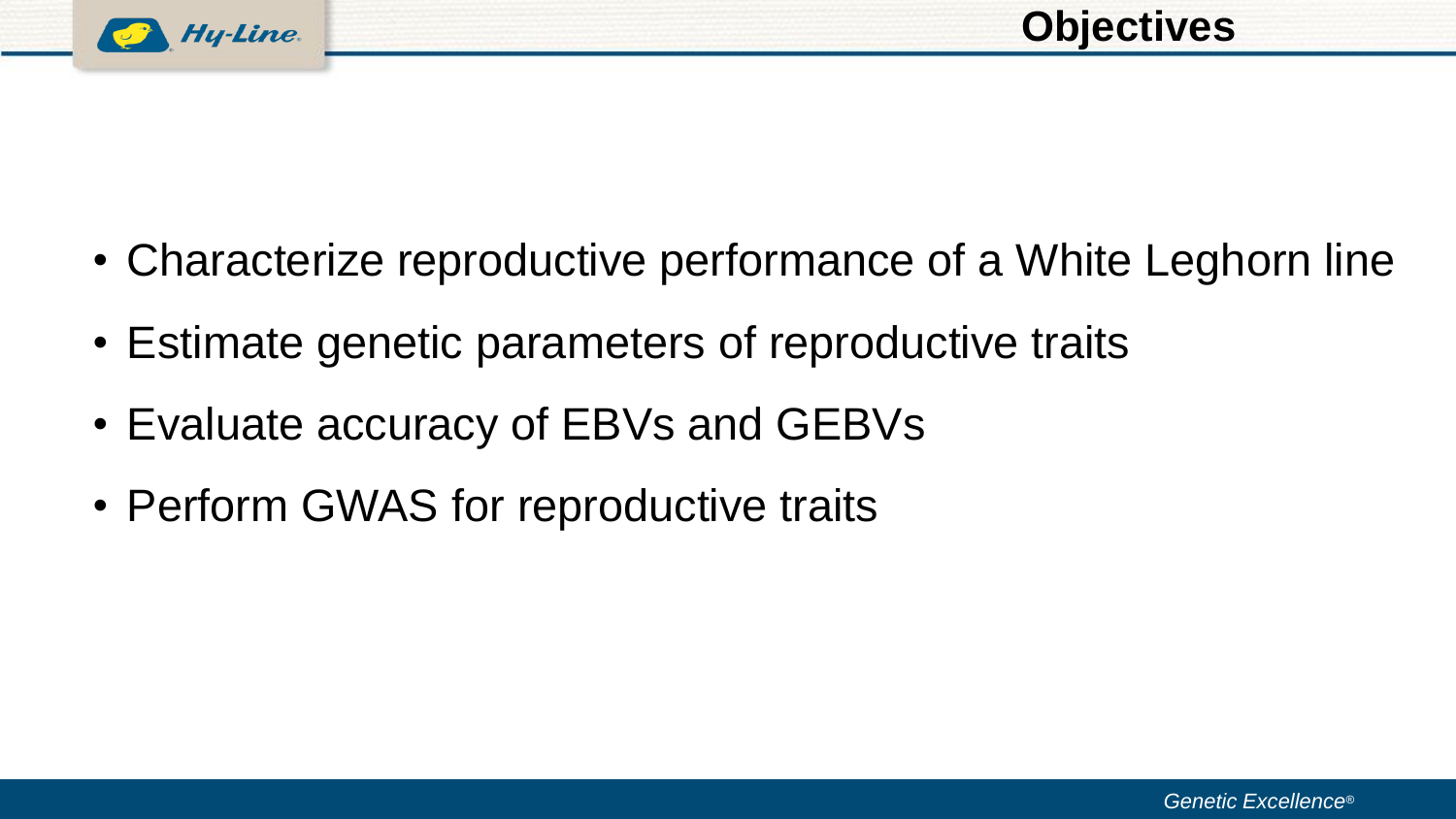

- 1239 males in floor pens mated to 18 females each
- several generations
- On average 479 eggs set per male for fertility and hatchability evaluation
- Sperm motility and count evaluated with Froman's Acudense device
- Birds approximately 36 weeks of age
- 600K genotypes on 882 males

**Data**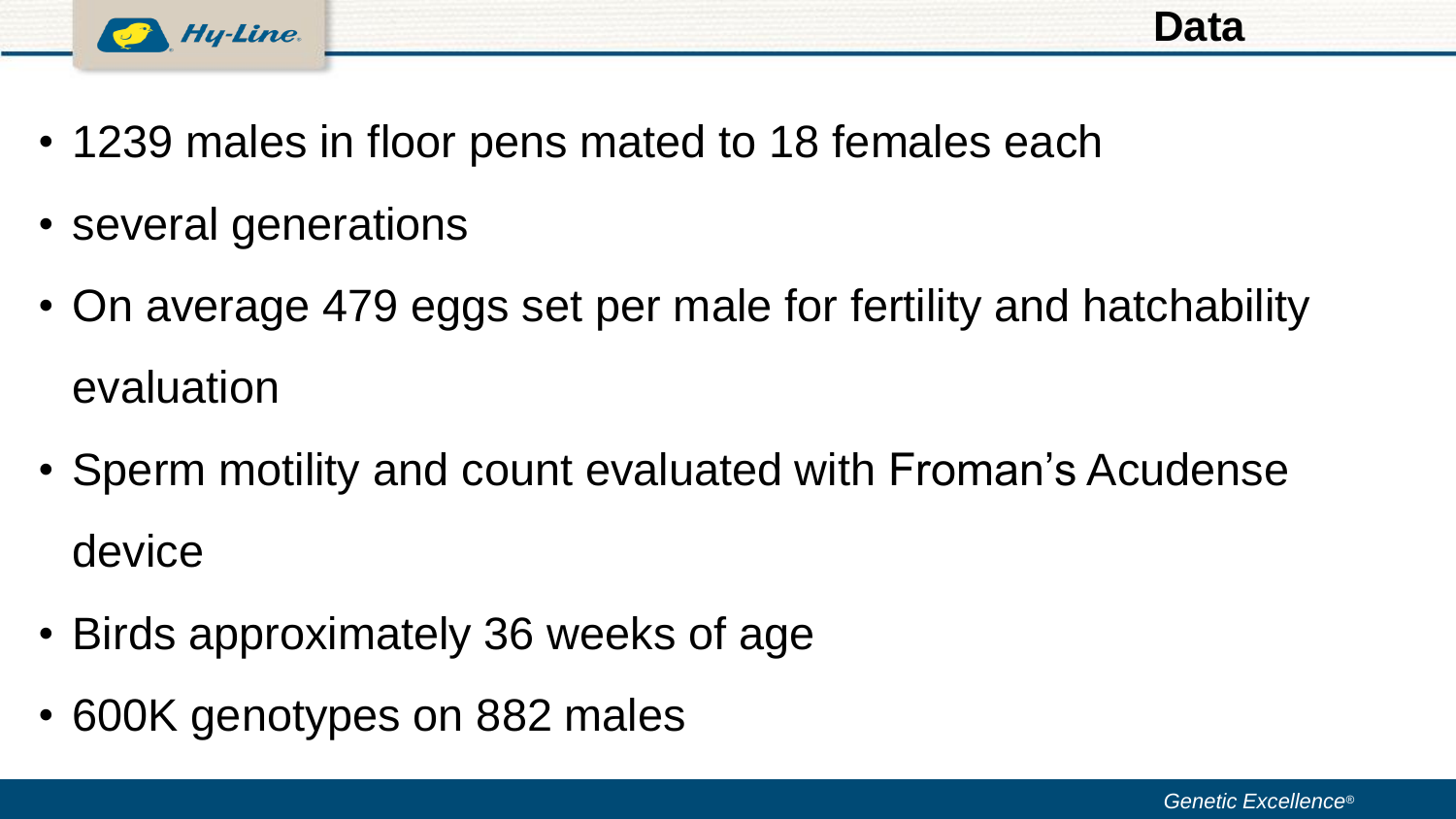

**Data**

Analyzed traits:

- Sperm count (**SC**)
- Sperm motility (**SM**)



Preselection

- Hatch of set (**HOS)** is a proportion of hatched chicks from the number of eggs set for incubation
- Hatch of fertile (**HOF**) proportion of chicks hatched of the fertile eggs for males in floor pens.



• Fertilizing ability assessed in artificial insemination (**FER\_AI**).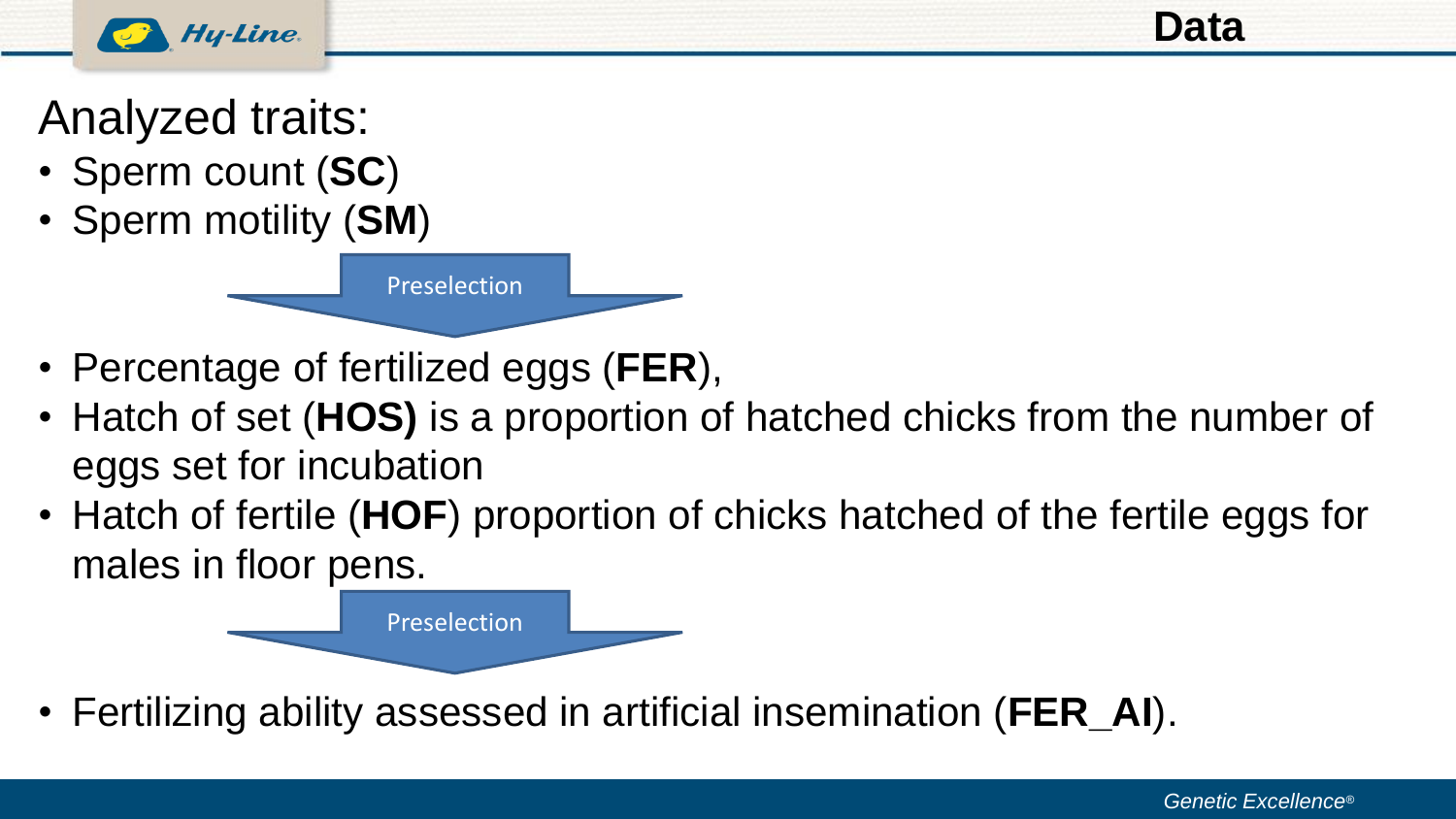

- Multitrait animal model in ASReml
- BayesB model, with 1% of SNPs included in the model in each iteration
- Accuracy was calculated as the correlation between (G)EBV and phenotype divided by the square root of pedigree based heritability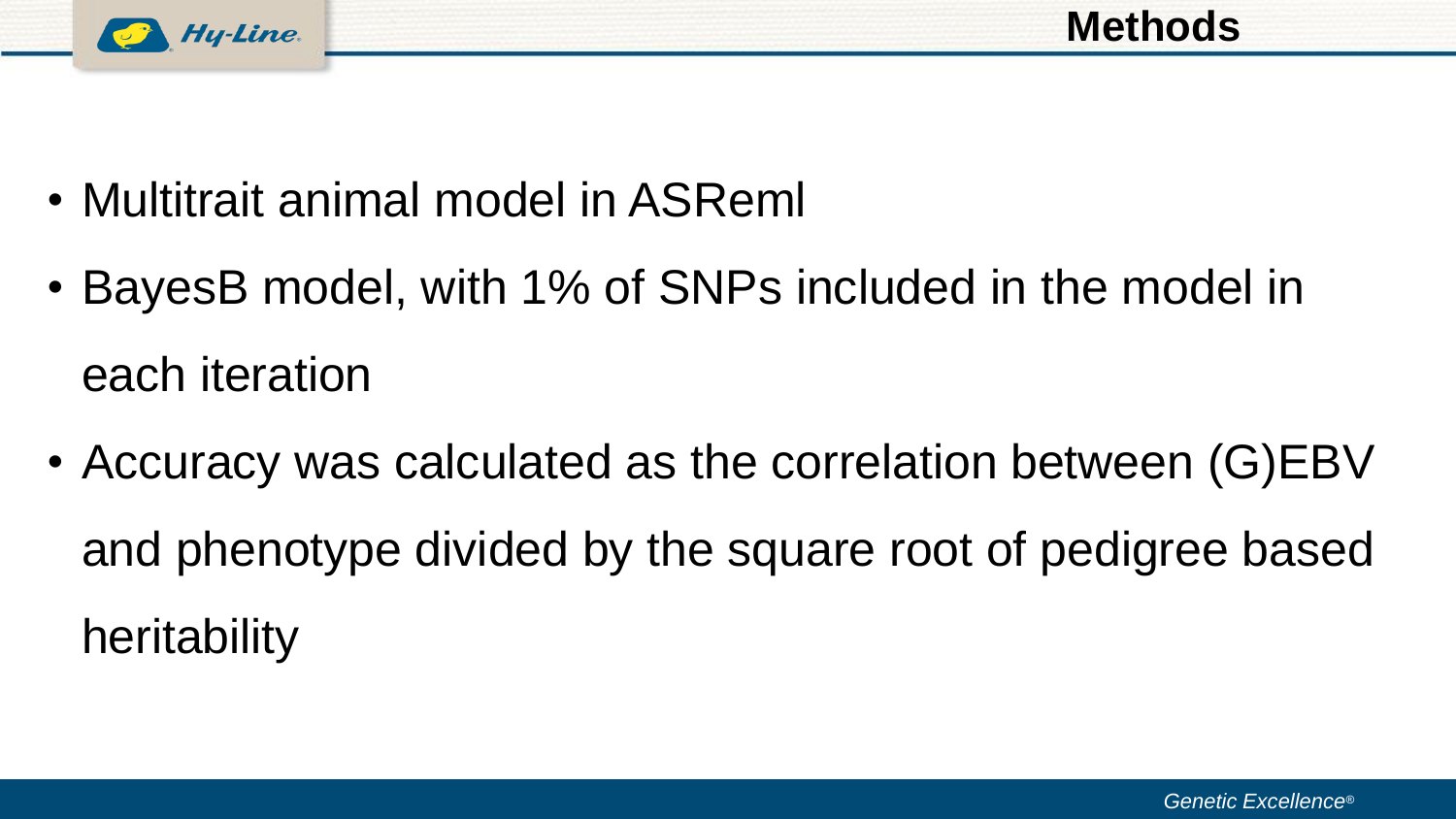

#### **Reproductive performance of the White Leghorn line**

|            | <b>Mean</b> | <b>SD</b> | <b>Min</b>        | <b>Max</b> | <b>CV</b> |
|------------|-------------|-----------|-------------------|------------|-----------|
| <b>FER</b> | 74.75       | 18.66     | $\bm{\mathsf{O}}$ | 98.18      | 24.96     |
| <b>HOF</b> | 82.63       | 17.59     | $\overline{0}$    | 100        | 21.29     |
| <b>HOS</b> | 64.72       | 19.62     | $\bm{\mathrm{O}}$ | 94.26      | 30.31     |
| <b>SC</b>  | 82.05       | 15.30     | $\overline{0}$    | 98         | 18.65     |
| <b>SM</b>  | 8.81        | 2.32      | $\Omega$          | 14         | 26.35     |
| FER A      | 82.32       | 6.159     | 41.66             | 96.57      | 7.48      |

FER-fertility, HOF-hatch of fertile, HOS-hatch of set, SC-sperm count, SM sperm motility FER-AI – ferility using artificial insemination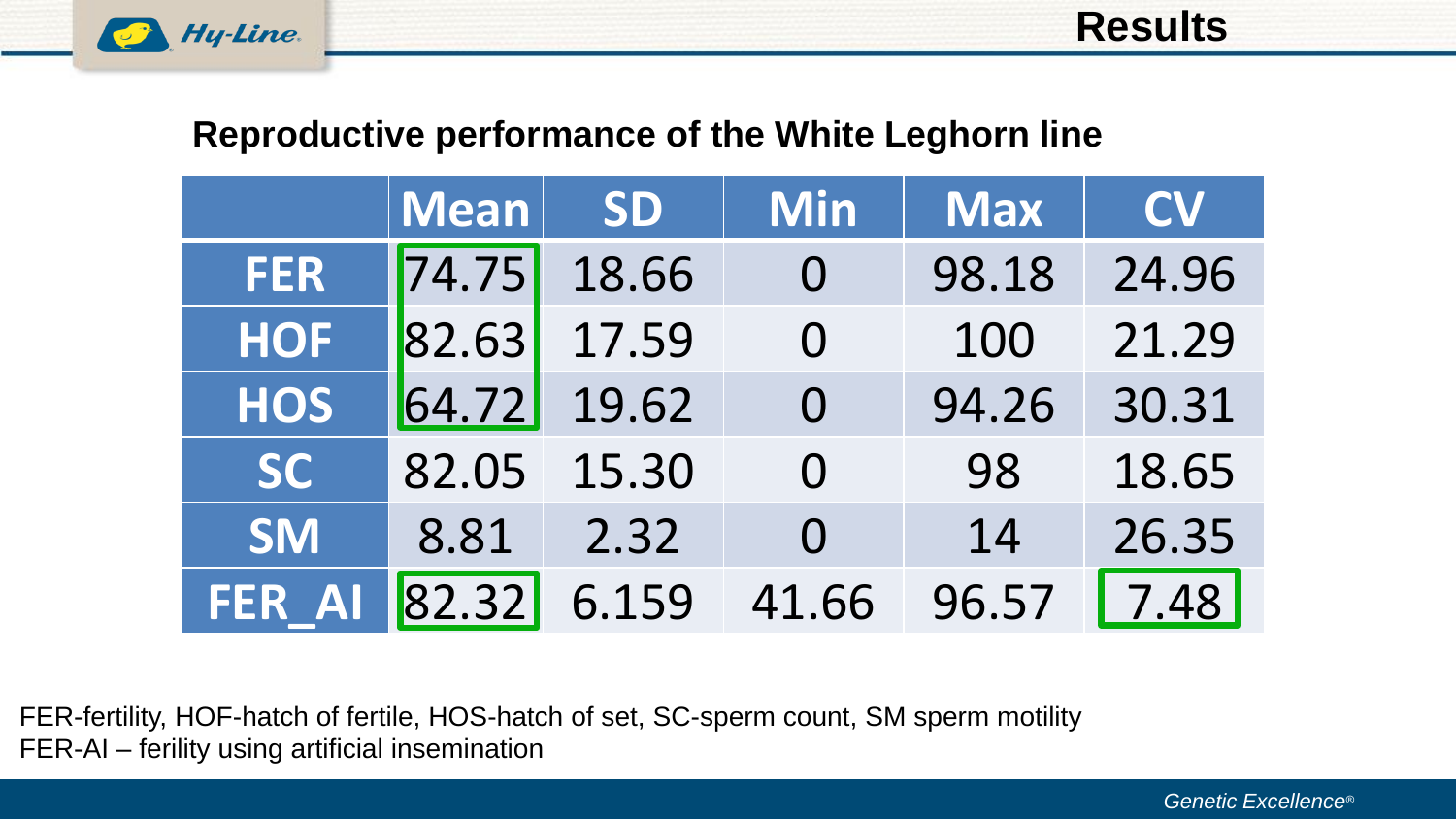

#### **Results**

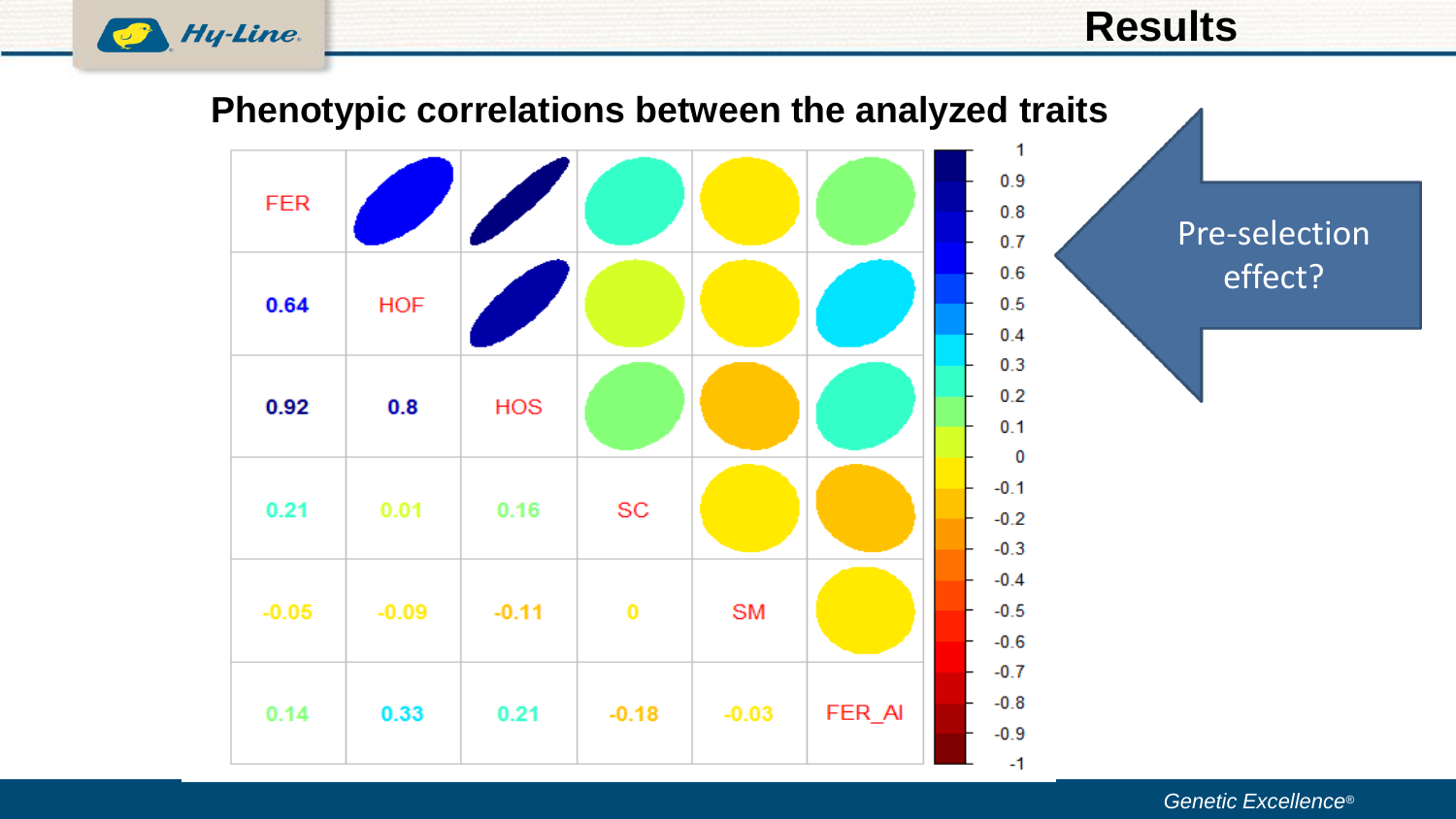

#### **Minimum (above diagonal) and maximum (below diagonal) phenotypic correlations between the analyzed traits within test**

|                         | <b>FER</b> | <b>HOF</b> | <b>HOS</b> | <b>SC</b> | <b>SM</b> | FER_AI  |
|-------------------------|------------|------------|------------|-----------|-----------|---------|
| <b>FER</b>              |            | 0.28       | 0.63       | $-0.13$   | $-0.03$   | $-0.10$ |
| <b>HOF</b>              | 0.94       |            | 0.62       | $-0.08$   | $-0.14$   | $-0.11$ |
| <b>HOS</b>              | 0.99       | 0.99       |            | $-0.13$   | $-0.12$   | $-0.13$ |
| <b>SC</b>               | 0.06       | 0.12       | 0.08       |           | $-0.08$   | $-0.03$ |
| <b>SM</b>               | 0.16       | 0.13       | 0.13       | 0.14      |           | $-0.02$ |
| <b>AI</b><br><b>FER</b> | 0.31       | 0.13       | 0.18       | 0.09      | 0.14      |         |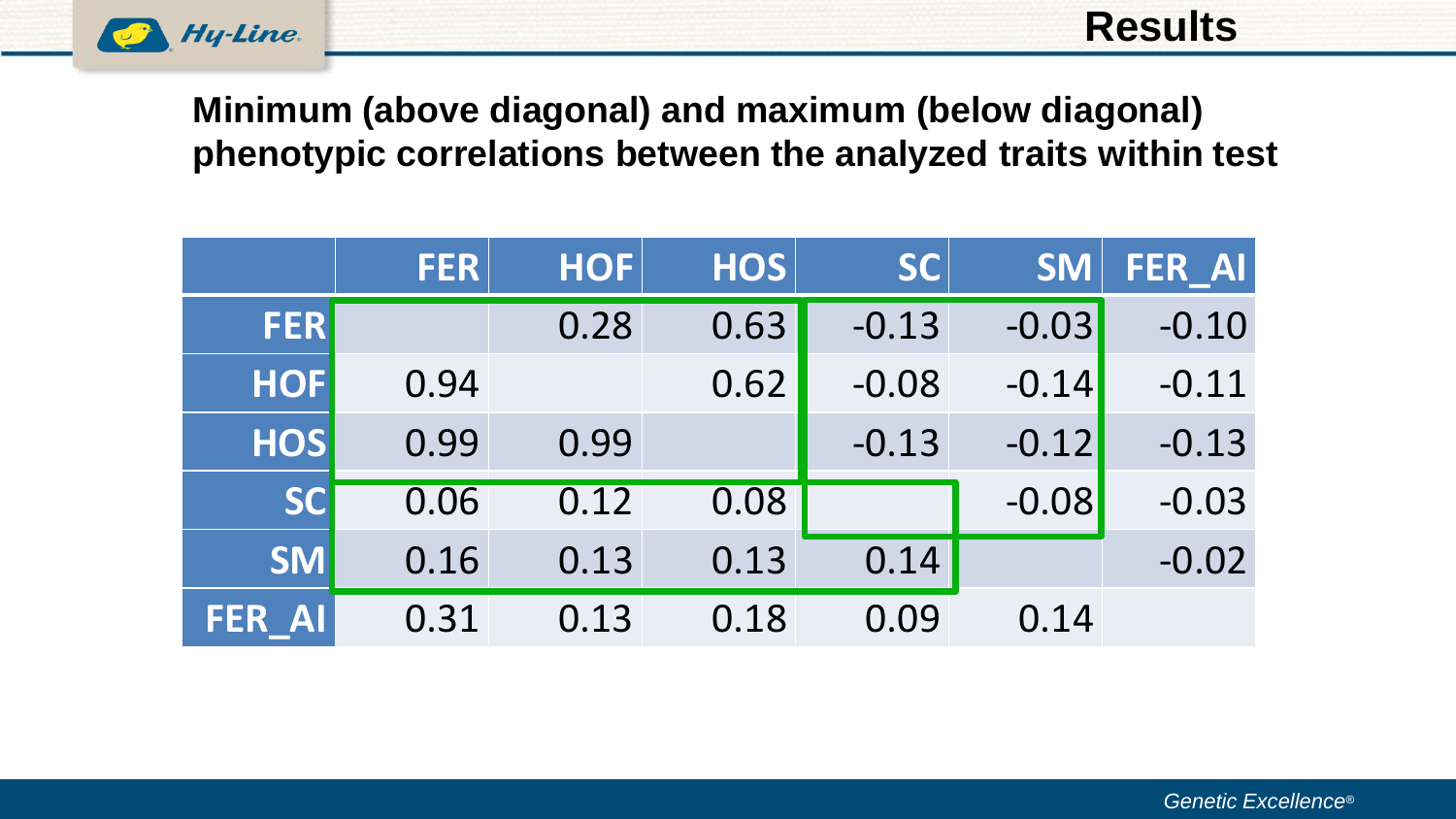

#### **Heritabilities, genetic (above diagonal) and residual (below diagonal) correlations between the analyzed traits test**

|               | <b>FER</b>       | <b>HOF</b>      | <b>HOS</b>       | <b>SC</b>       | <b>SM</b>       | <b>FER AI</b>    |
|---------------|------------------|-----------------|------------------|-----------------|-----------------|------------------|
| <b>FER</b>    | $0.21 \pm 0.06$  | $0.82 \pm 0.11$ | $0.99 \pm 0.02$  | $0.43 \pm 0.28$ | $0.12 \pm 0.24$ | $-0.26 \pm 0.30$ |
| <b>HOF</b>    | $0.68 \pm 0.03$  | $0.13 \pm 0.05$ | $0.88 + 0.07$    | $0.35 \pm 0.31$ | $0.05 \pm 0.27$ | $-0.05 \pm 0.31$ |
| <b>HOS</b>    | $0.90 \pm 0.01$  | $0.83 \pm 0.01$ | $0.20 \pm 0.06$  | $0.39 \pm 0.28$ | $0.06 \pm 0.24$ | $-0.19\pm0.28$   |
| <b>SC</b>     | $-0.05 \pm 0.05$ | $-0.01\pm0.05$  | $-0.05 \pm 0.06$ | $0.08 \pm 0.04$ | $0.56 \pm 0.24$ | $0.18 \pm 0.32$  |
| <b>SM</b>     | $0.05 \pm 0.06$  | $0.05 \pm 0.05$ | $0.05 \pm 0.06$  | $0.07 \pm 0.04$ | $0.13 \pm 0.04$ | $0.49 \pm 0.26$  |
| <b>FER_AI</b> | $0.36 \pm 0.07$  | $0.20 \pm 0.07$ | $0.23 \pm 0.08$  | $0.03 \pm 0.06$ | $0.00 \pm 0.06$ | $0.18 \pm 0.08$  |
| $h_{m}^{2}$   | 0.08             | 0.03            | 0.08             | 0.04            | 0.14            | 0.15             |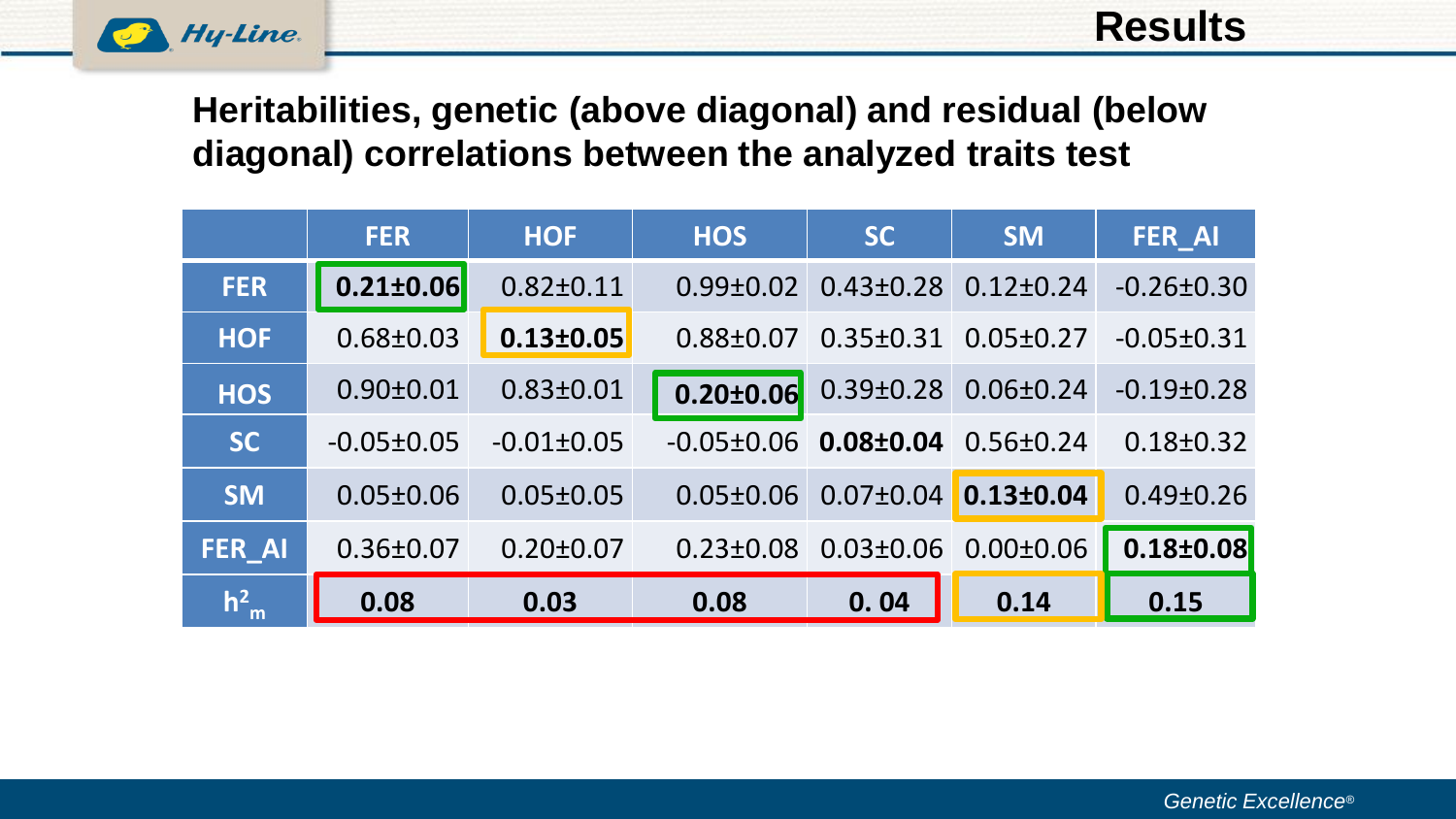

#### **Results**

#### **Accuracy of pedigree (blue) and genomic (red) breeding values**



*Genetic Excellence®*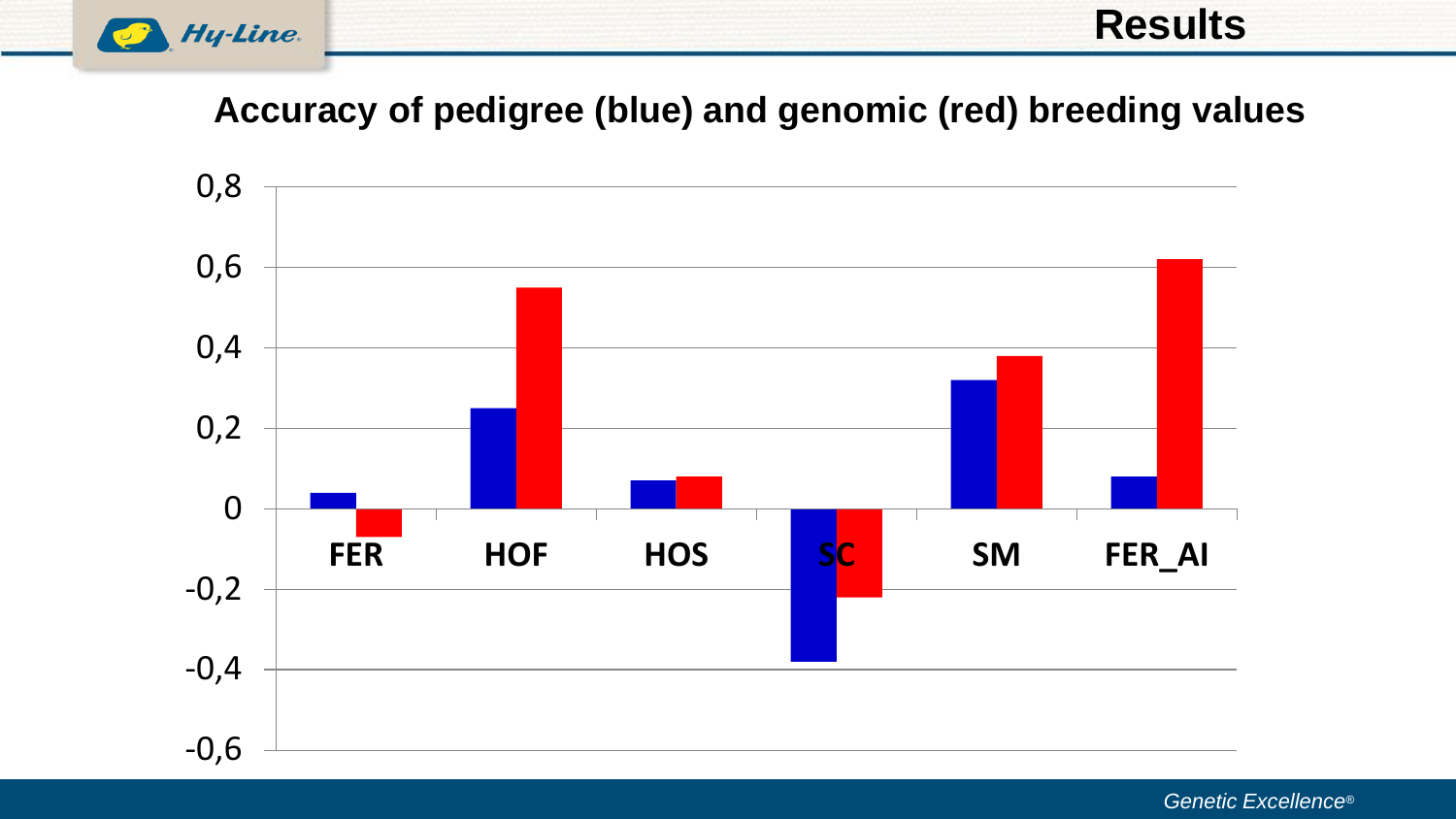

**Results**

**Genetic trends for the analyzed traits**

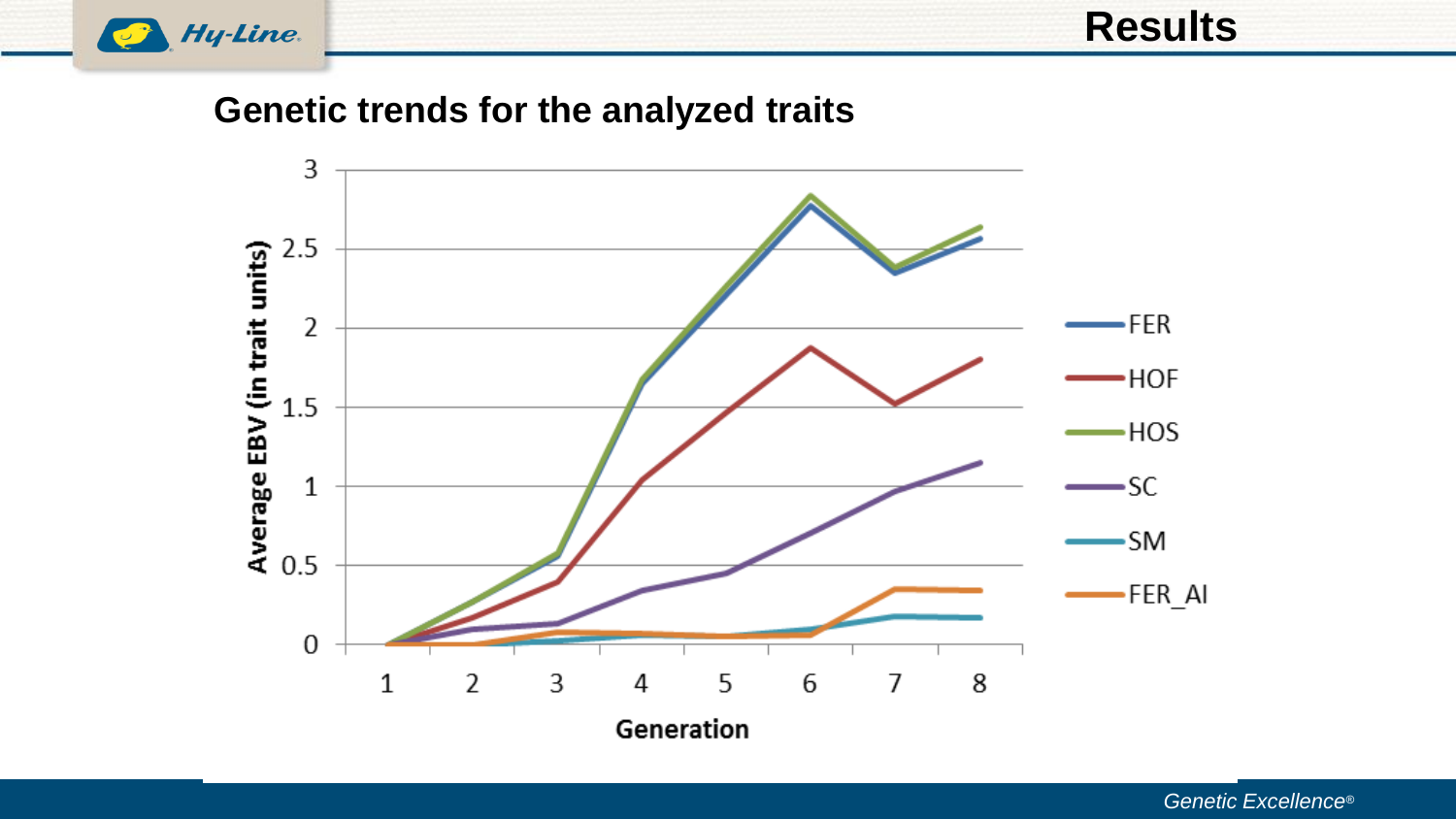

### **No regions with large effects were detected**

| <b>Trait</b>                 | <b>Chromosome</b> | <b>Position</b> | % genetic<br>variance |
|------------------------------|-------------------|-----------------|-----------------------|
| <b>FER</b>                   |                   | 192Mb           | 0.98%                 |
| <b>HOF</b>                   | 21                | 5Mb             | 0.70%                 |
| <b>HOS</b>                   | 14                | 12Mb            | 1.10%                 |
| <b>SM</b>                    | $\mathbf 1$       | 179Mb           | 1.20%                 |
| <b>SC</b>                    | 21                | 5Mb             | 0.90%                 |
| <b>FER</b><br>$\blacksquare$ | 13                | 8Mb             | 0.90%                 |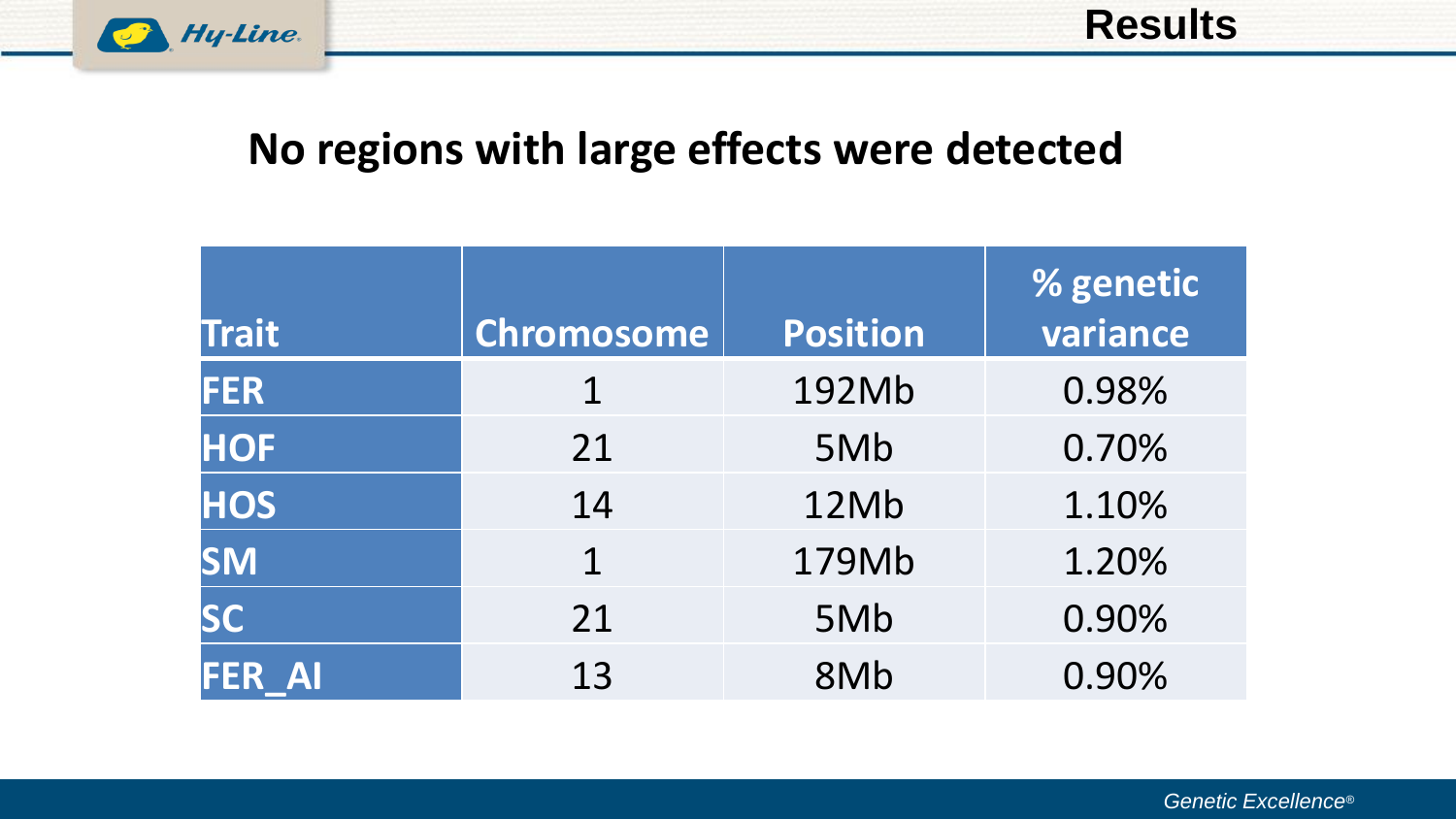

- Reproductive performance of White Leghorn males has a genetic component which can be captured by pedigree and partly by markers
- There is a difference between natural mating and AI fertility
- Including genomic information improved predictive ability for hatch of fertile and fertility using AI, but less so for other traits
- Reproductive traits are polygenic and no regions with large effects were identified